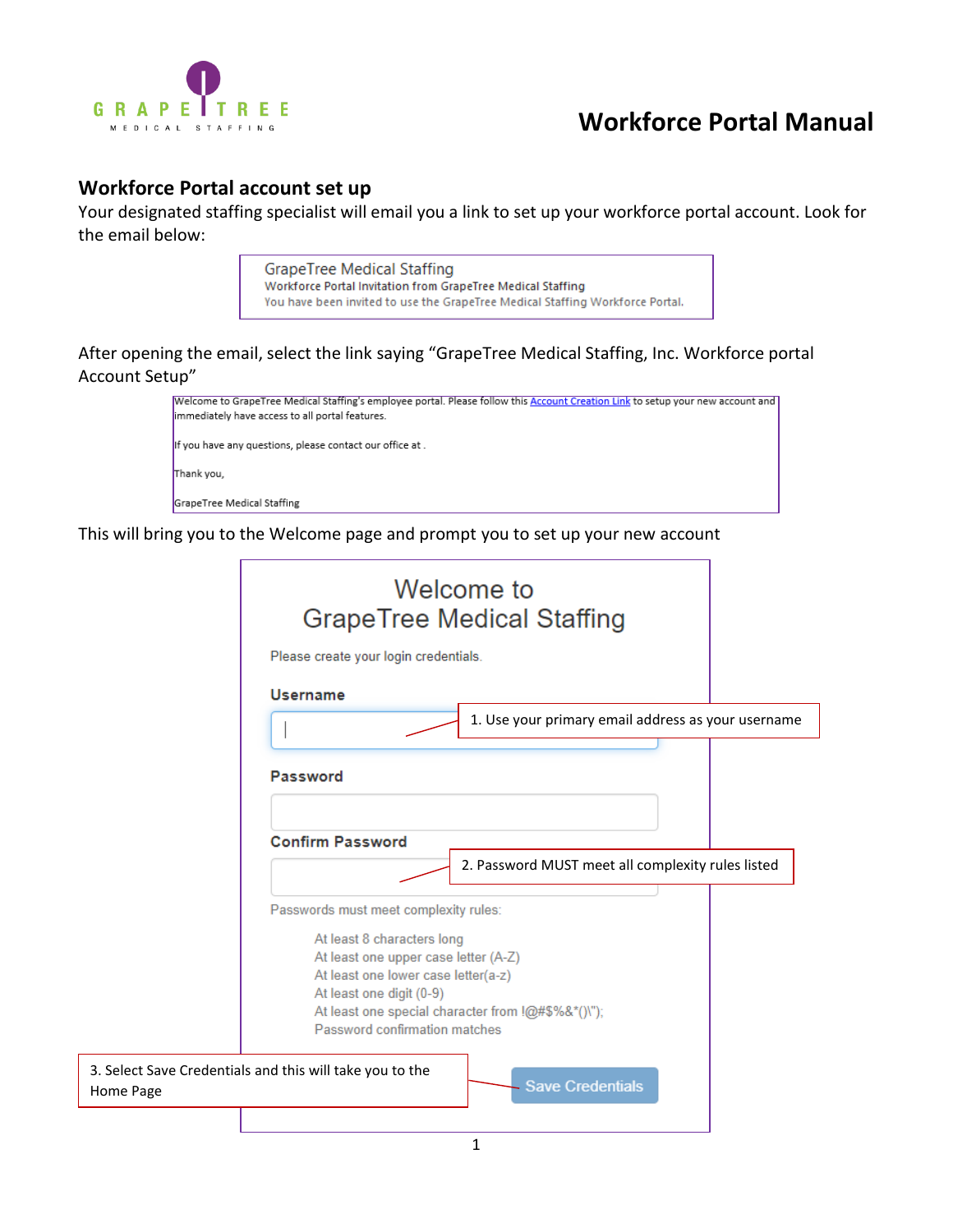

#### **Profile set up**

Select the Profile tab at the top of the page



 $\mathbb{C}$  Logout  $\biguparrow$  Home  $\equiv$  Skills  $\Sigma$  Tests Documents Profile  $≢$  Settings © Time Entry **■ Calendar** 

Once under the profile section, select Personal.



| <b>&lt; Back</b>               | Preferences > |
|--------------------------------|---------------|
| <b>Contact Info</b>            | completed     |
| <b>Home Address</b>            | completed     |
| <b>Emergency Contact</b><br>⋗. | completed     |

Your personal information including Contact Info, Home Address, and Emergency Contact will be listed under this section. **If you need to make changes to your personal information, please do so under this section.**



The Preferences section allows you to update your Work Preferences, Shift Preferences, and Work Locations by selecting the arrow by each section.

Work Preferences will allow you to select the date you are available to start picking up shifts and the position type that you prefer.

Travel positions will be long term assignments with one specific facility.

PRN positions are as needed shifts from any facilities signed with GrapeTree.

| <b>◆ Work Preferences</b>    | <b>completed</b> |
|------------------------------|------------------|
| Date Available *             |                  |
| 02/02/2018                   |                  |
| Position Type *              |                  |
| <b>Both</b>                  |                  |
| <b>Save Work Preferences</b> |                  |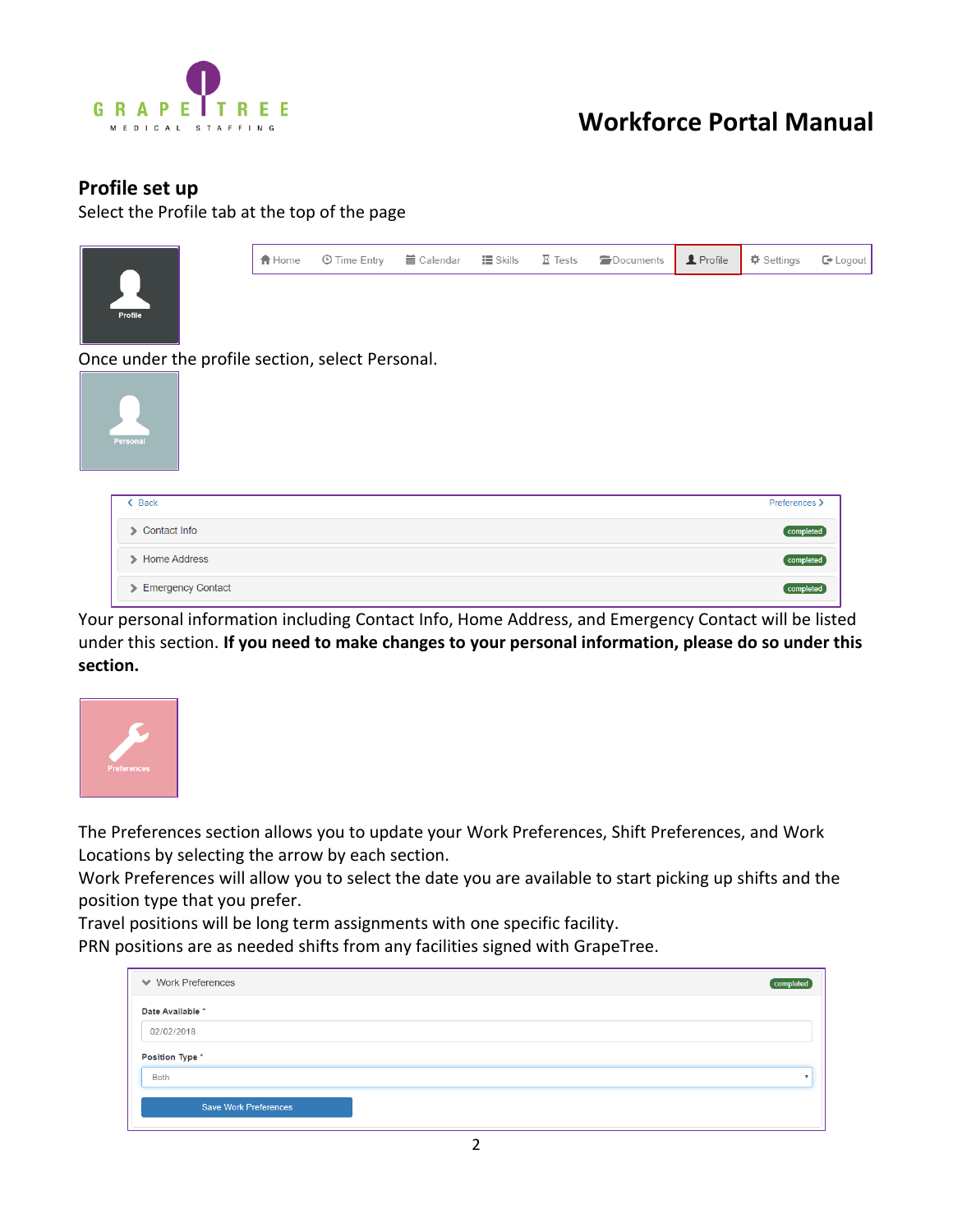

Under Shift Preferences you will be able to select which shifts you wish to see when looking for available shifts. We recommend mileage be set out to 50 miles to see the most job opportunities in your area.

| $\blacktriangleright$ Shift Preferences |                                     |                      | completed    |
|-----------------------------------------|-------------------------------------|----------------------|--------------|
| Shifts <sup>*</sup>                     |                                     |                      |              |
| <b>ご●8Hr Day</b>                        | $\boxtimes$ $\bigcirc$ 8 Hr Evening | <b>区●</b> 8 Hr Night |              |
| $\mathbb{C}$ 3 12 Hr Day                | <b>ØO</b> 12 Hr Night               |                      |              |
| Distance*                               |                                     |                      |              |
| 50                                      |                                     |                      | $\checkmark$ |
| <b>Save Shift Preferences</b>           |                                     |                      |              |

Work Locations allows you to select what states you would like to work in. All states/areas are listed, but for the full list of states that we are currently staffing, please reference [www.grapetree.com.](http://www.grapetree.com/)

| <b>↓ Work Locations</b>           | incomplete                 |
|-----------------------------------|----------------------------|
| Select one or more work locations | <b>All US</b>              |
| $Q$ Alaska                        | <b>O</b> Alabama           |
| <b>Q</b> Arkansas                 | <b>O</b> American Samoa    |
| O Arizona                         | O California               |
| O Colorado                        | O Connecticut              |
| O Washington DC                   | O Delaware                 |
| <b>O</b> Florida                  | O Georgia                  |
| O Guam                            | <b>O</b> Hawaii            |
| $\Box$ lowa                       | O Idaho                    |
| $\Box$ Illinois                   | $\Box$ Indiana             |
| <b>O</b> Kansas                   | <b>O</b> Kentucky          |
| <b>O</b> Louisiana                | O Massachusetts            |
| O Maryland                        | <b>O</b> Maine             |
| O Michigan                        | <b>O</b> Minnesota         |
| O Missouri                        | O Northern Mariana Islands |
| O Mississippi                     | O Montana                  |



We are not currently using the Credentials, Experience or Skills sections.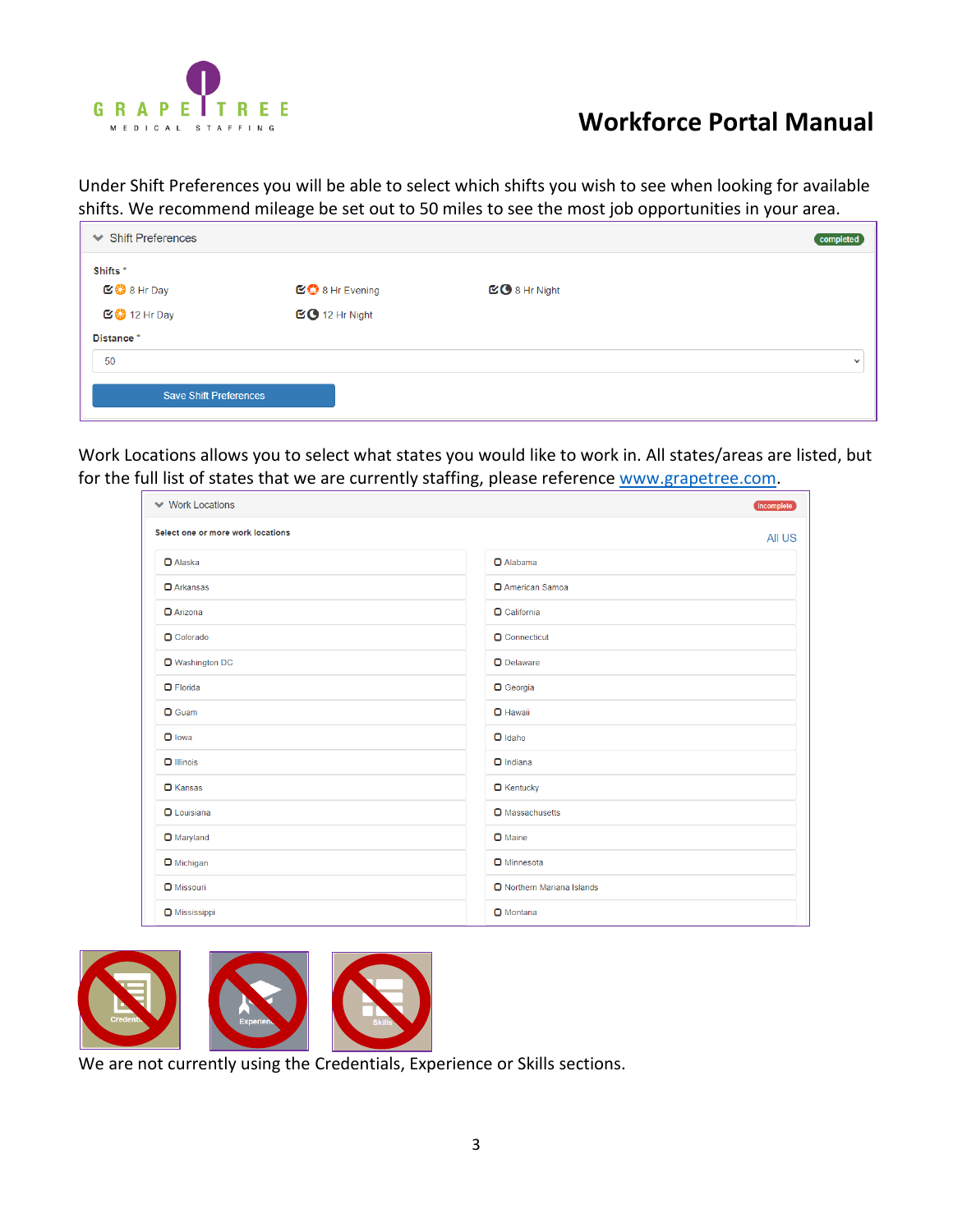

You will use the Tests and Documents sections to complete any annual tests or credentials needed to stay compliant and working.

| $\overline{\bf Z}$<br><b>Tests</b>          |           |
|---------------------------------------------|-----------|
| <b>Competency Tests</b><br>$\triangle$ Back |           |
| $\blacktriangleright$ Assigned Tests:       | $\bullet$ |
| There are no tests to complete.             |           |
| Completed Tests:                            | $\bullet$ |
| $\bullet$<br><b>Documents</b>               |           |
| $\triangle$ Back                            |           |
| <b>Documents</b>                            |           |
| Assigned 4<br>Completed<br>Library          |           |
| These documents need to be completed:       |           |
| RN Job Description                          |           |
| GrapeTree Code of Ethics.pdf                |           |
| GrapeTree Background Consent                |           |
| 2 2020 Field Staff Guide Final              |           |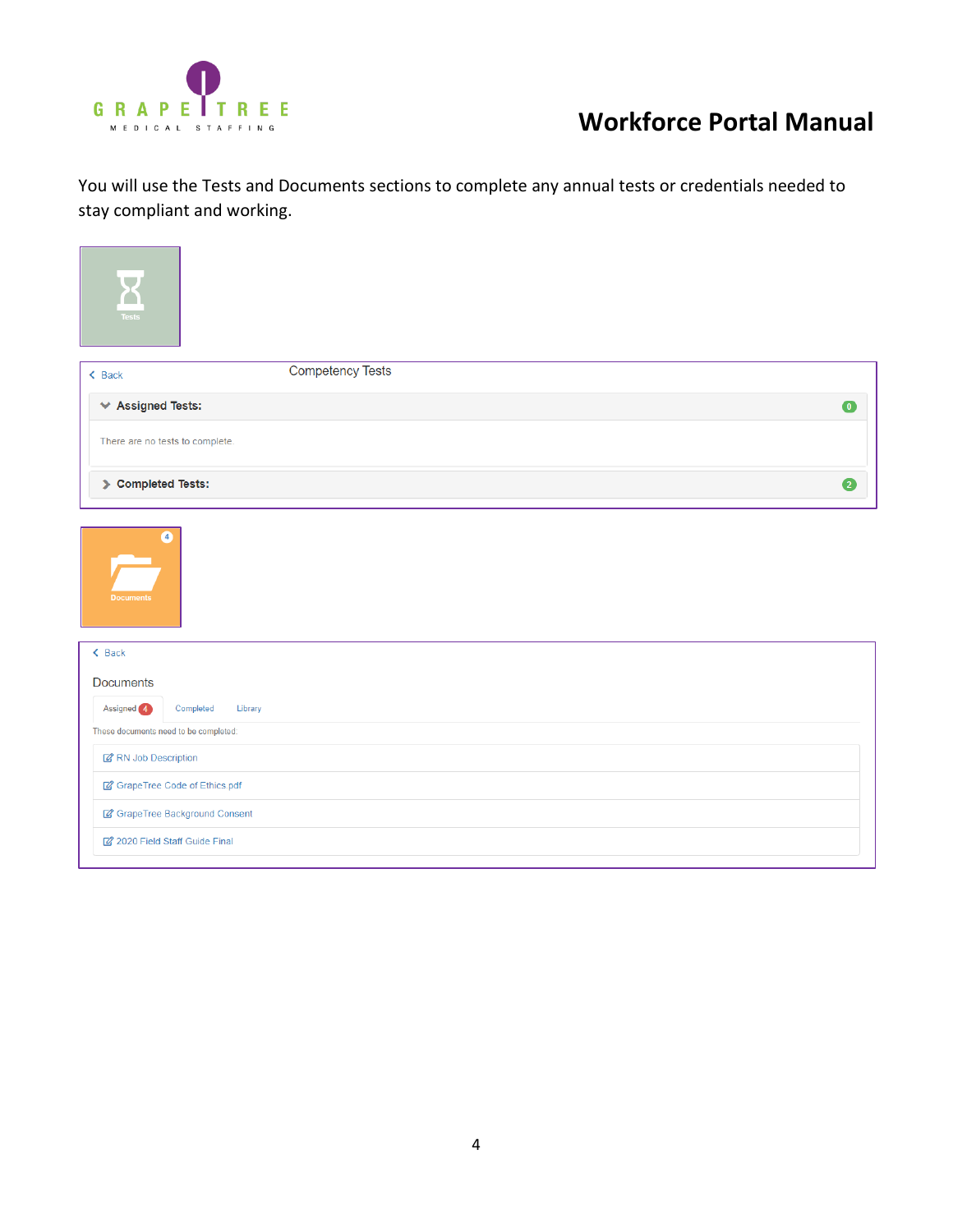

#### **Viewing Shifts**

Select the Calendar tab at the top of the page

|  | A Home © Time Entry   ■ Calendar   ■ Skills E Tests ■ Documents LProfile © Settings   E Logout |  |  |  |  |  |  |  |
|--|------------------------------------------------------------------------------------------------|--|--|--|--|--|--|--|
|--|------------------------------------------------------------------------------------------------|--|--|--|--|--|--|--|

#### This will bring you to the page to view available shifts.

| Scheduler<br>November 2020<br>$\left\langle \right\rangle$ | $\sum_{i=1}^{n}$ | see shifts |                                                   | Use these arrows to change the month you wish to |             | <b>Filters are applied</b> |
|------------------------------------------------------------|------------------|------------|---------------------------------------------------|--------------------------------------------------|-------------|----------------------------|
| Sun                                                        | Mon              |            | Adjust filters to show different available shifts |                                                  | Fri         | Sat                        |
| 1                                                          |                  |            |                                                   |                                                  | 6           | $\overline{7}$             |
| 8                                                          | 9                | 10         | 11                                                | 12                                               | 13          | 14                         |
|                                                            |                  |            | 2 Open                                            | 17 Open                                          | 18 Open     | 35 Open                    |
| 15                                                         | 16               | 17         | 18                                                | 19                                               | 20          | 21                         |
| 37 Open                                                    | 16 Open          | 16 Open    | 19 Open                                           | 20 Open                                          | 22 Open     | 27 Open                    |
| 22                                                         | 23               | 24         | 25                                                | 26                                               | 27          | 28                         |
| 25 Open                                                    | 13 Open          | 7 Open     | 22 Open                                           | 22 Open                                          | 20 Open     | 27 Open                    |
| 29<br>26 Open                                              | 30<br>15 Open    |            | $\overline{2}$                                    | $\sqrt{3}$                                       | $\triangle$ | 5                          |

When you select **Filters are applied** it will give more options to filter down for more specific shifts.

Once you have your preferences set to how you want them, select Save Shift Preferences, and then select Apply. Select the X in the upper right corner to close.

| $\vee$ V • Open Shifts                                          |                               |
|-----------------------------------------------------------------|-------------------------------|
| <b>2 &amp; 8 Hr Day</b>                                         |                               |
| <b>2 C</b> 8 Hr Evening                                         |                               |
| <b>O</b> 8 Hr Night                                             |                               |
| 2 3 12 Hr Day                                                   |                               |
| O 12 Hr Night                                                   | <b>Save Shift Preferences</b> |
| $\triangleright$ $\blacksquare$ $\blacksquare$ Completed Shifts |                               |
| <b>Z</b> • Requested Shifts                                     |                               |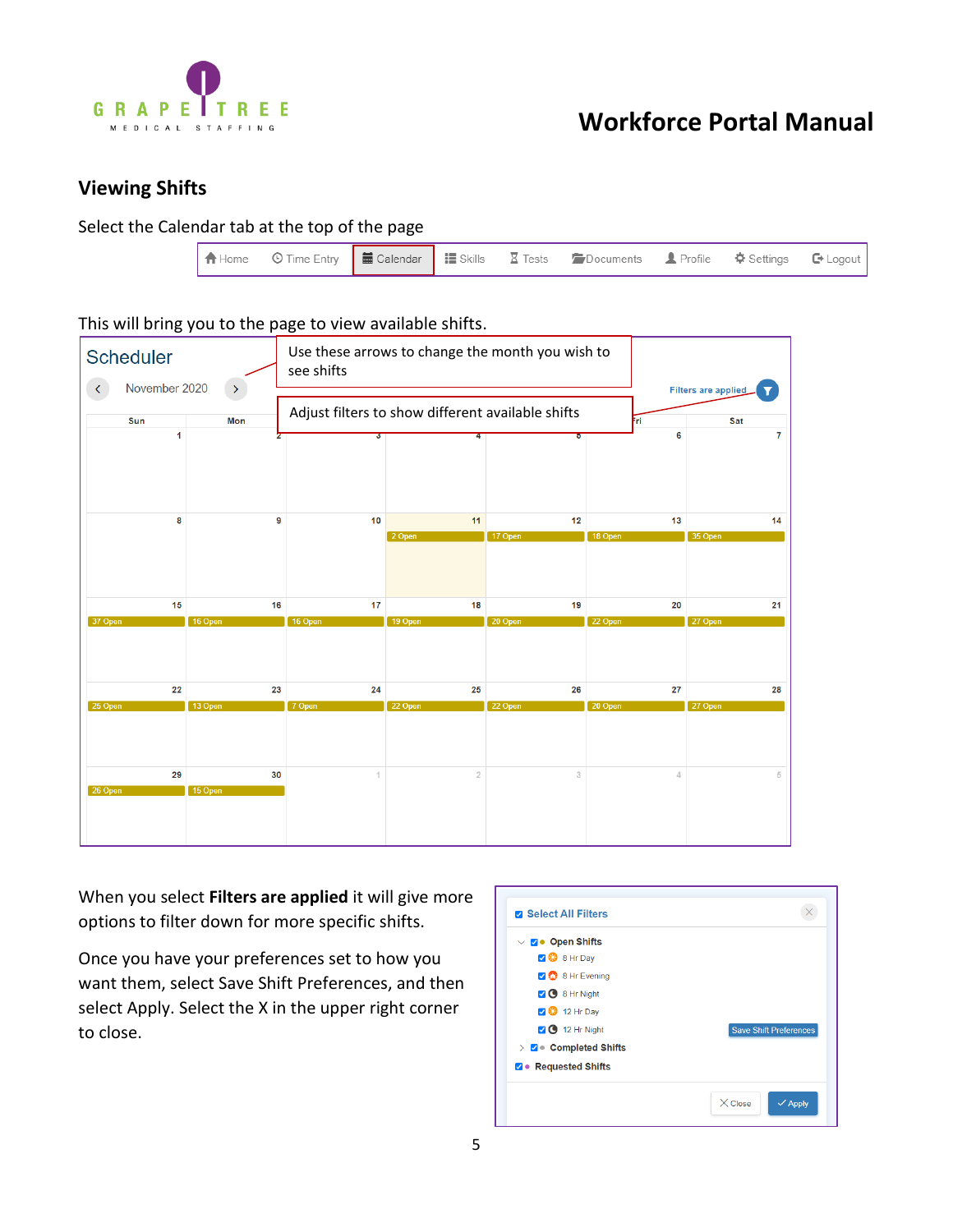



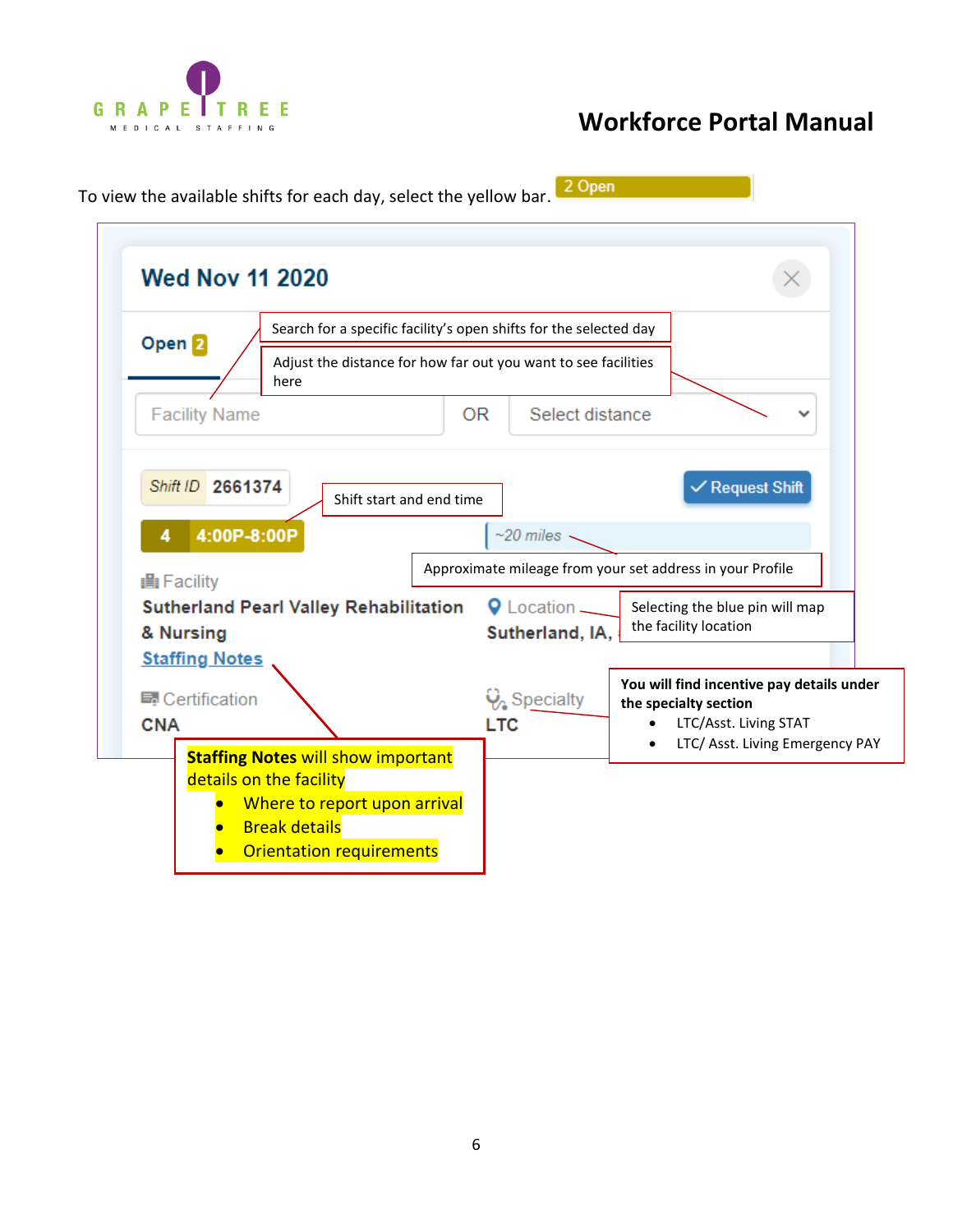

#### **Self-Scheduling Shifts**

When you find a shift you would like to work, select Request Shift

| Shift ID 2589831                                                       | $\vee$ Request Shift                           |
|------------------------------------------------------------------------|------------------------------------------------|
| 8.5 2:00P-10:30P                                                       | $~2$ miles                                     |
| <b>A</b> Facility<br><b>ABC Care Facility</b><br><b>Staffing Notes</b> | <b>Q</b> Location<br>Saint Cloud, MN, 56304    |
| <b>国</b> Certification<br><b>CNA</b>                                   | $Q_{\lambda}$ Specialty<br><b>Asst. Living</b> |

You will get a notice verifying that you would like to schedule the shift. If you select Schedule, the shift will be confirmed notifying the facility will that you are attending that shift. **Self-Scheduling is a 100% commitment to the shift and a booking fee may apply.** 

**If you think you have made an error, please call the Staffing Department immediately at 712-336-0800 ext. 2704.**

If you select Back, it will take you back to the list of shifts.

If you select Close, it will close the view shifts window and take you back to the calendar view.

| Shift ID 2589831<br>8.5 2:00P-10:30P | $-2$ miles                     |
|--------------------------------------|--------------------------------|
| <b>曲 Facility</b>                    | <b>Q</b> Location              |
| <b>ABC Care Facility</b>             | Saint Cloud, MN, 56304         |
| D. Certification                     | <b>Q<sub>2</sub></b> Specialty |
| CNA                                  | Asst. Living                   |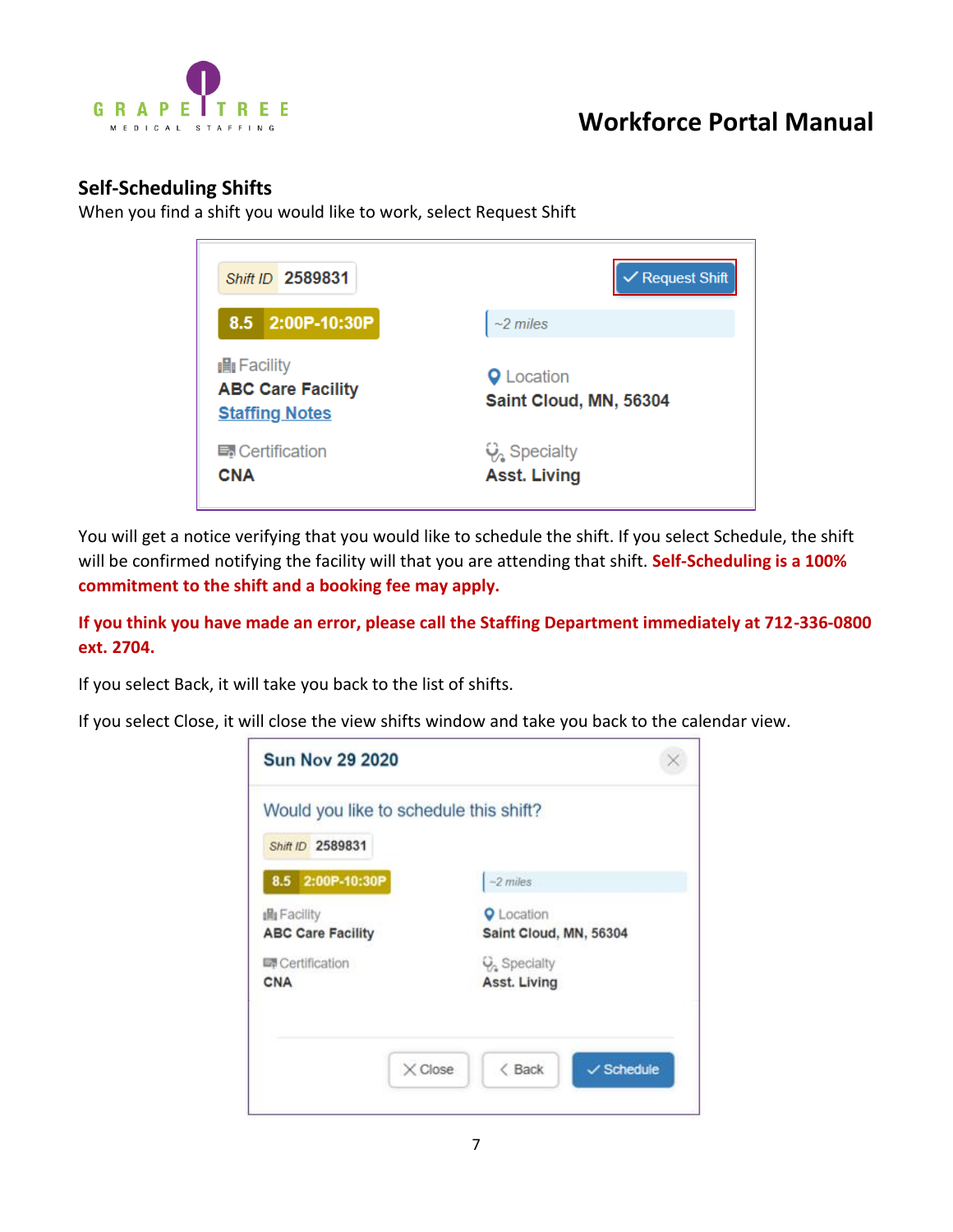

#### **Requesting Shifts**

When attempting to schedule shfits, you may receive a notice that you need to reach out to your Staffing Specialist or the Onboarding Department.

You can still submit a request for the shift to your Staffing Speicalist for manual approval by selecting the Send Request option. **When sending a request, this is still a 100% commitment to the shift and a booking fee may apply.** 

#### **Reasons a shift might not be able to be self-scheduled might include:**

- Orientation is needed
- The shift would result in overtime
- Missing credentials
- Overlapping shifts
	- o *Example: You are scheduled for a 6:00a-2:15p at ABC Care but trying to request a 2:00p-10:30p at 123 Rehab.*



To view your pending requests, Select Filters are applied, check the box next to Requested Shifts, and select Apply.

Requests will show as a purple bar. 1 Requested

Select it to open the details or cancel the request if you made an error.



| <b>⊟ Select All Filters</b>              |                                      |
|------------------------------------------|--------------------------------------|
| $\vee \Box \bullet$ Open Shifts          |                                      |
| $\Box$ 8 Hr Day                          |                                      |
| <b>B</b> 8 Hr Evening                    |                                      |
| O 8 Hr Night                             |                                      |
| $\Box$ 12 Hr Day                         |                                      |
| $\Box$ 3 12 Hr Night                     | <b>Save Shift Preferences</b>        |
| $\triangleright$ $\Box$ Completed Shifts |                                      |
| <b>Z</b> • Requested Shifts              |                                      |
|                                          | $\times$ Close<br>$\checkmark$ Apply |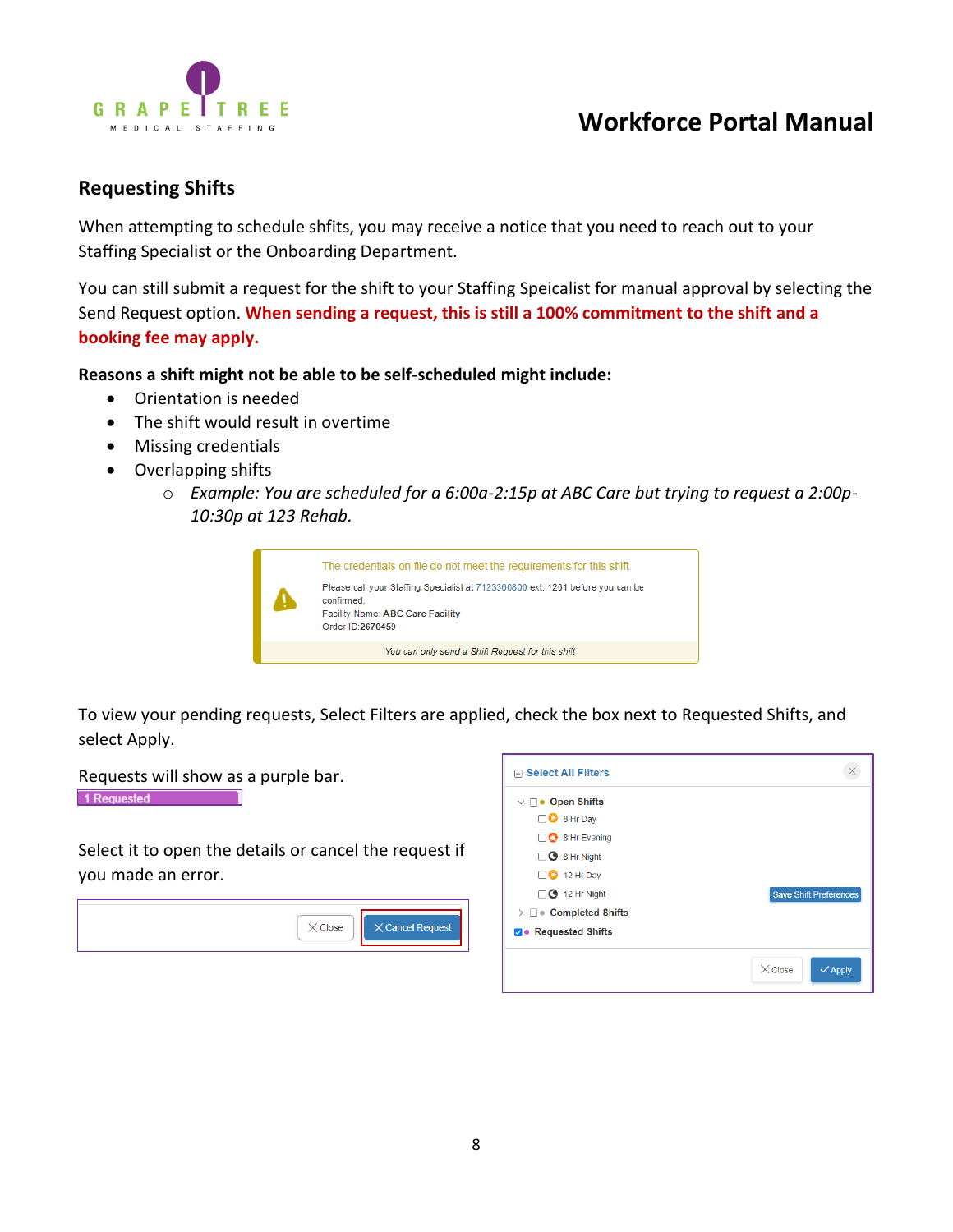

#### **Timesheets**

Select the shift you would like to upload a timesheet for. Eligible shifts will have a red alarm clock next to the shift time. 8.5 6:00A-2:30P 'ర

| <b>Tue Apr 27 2021</b>                                  | $\times$             | <b>Tue Apr 27 2021</b>                                   | 2. Enter your in and out time<br>$\times$                           |
|---------------------------------------------------------|----------------------|----------------------------------------------------------|---------------------------------------------------------------------|
| Completed                                               | 1. Select Time Entry | Pending 2<br>Today                                       | Submitted _                                                         |
| Shift ID 3037759                                        | Time Entry           | <b>Time Entry</b>                                        | Approval<br><b>Summary</b>                                          |
| 8:00A-4:30P<br>8.5                                      |                      | <b>Time Entry Type</b>                                   | Floor                                                               |
| $~12$ miles                                             |                      | Regular                                                  | Select the floor<br>$\checkmark$<br>$\checkmark$                    |
| <b>All</b> Facility<br>GrapeTree Medical Staffing, Inc. |                      | In Time<br>8:00 AM<br>$\overline{\phantom{a}}$           | Out Time<br>4:30 PM<br>۰.                                           |
| <b>Q</b> Location                                       |                      | In<br><b>Type</b>                                        | Action<br>Out<br><b>Total</b>                                       |
| MILFORD, IA, 51351-7012                                 |                      |                                                          | No Records                                                          |
| <b>E</b> Certification<br><b>CNA</b>                    |                      | <b>Total In Hours</b><br><b>图 GrapeTree Medical Star</b> | 0.00 Hrs<br>3. Select the Plus to add<br>D: 3037759<br>your punches |
| <b>V</b> . Specialty                                    |                      | <b>Q</b> MILFORD, IA, 51351-7                            | <b>MM - 4:30PM</b>                                                  |
| <b>LTC</b>                                              |                      |                                                          |                                                                     |

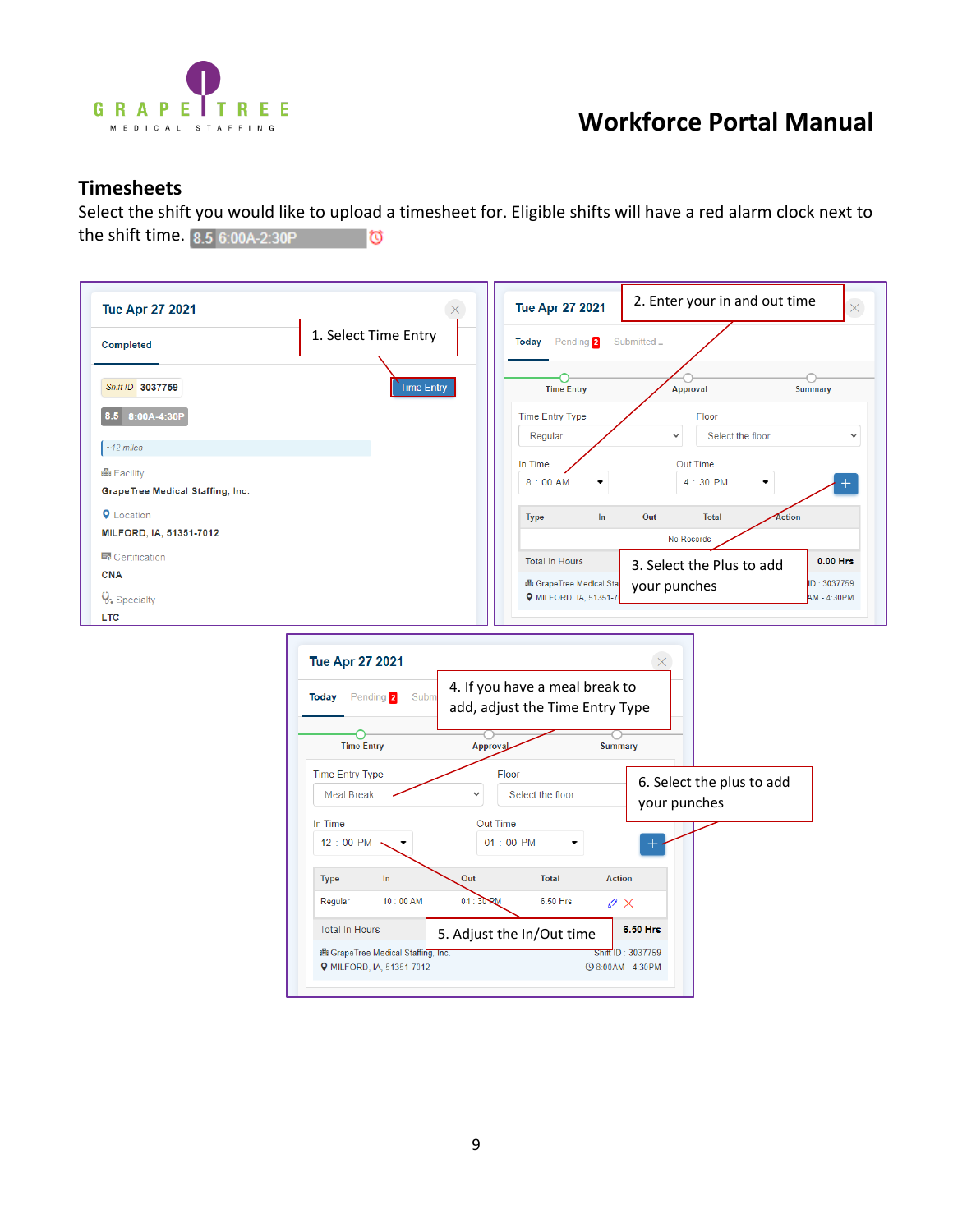

Select the Next button when you have added all your time. This will take you to the Signature approval section where you will have a superior fill out the Facility Approver: Name & Title. They will then write their signature in the Approver Signature field.

Once they have signed their name, they will select the Approve button.

| Today Pending 2 Submitted _                           |                              |
|-------------------------------------------------------|------------------------------|
| <b>Time Entry</b>                                     | Approval<br><b>Summary</b>   |
| Morgan Garland                                        |                              |
| ■ GrapeTree Medical Staffing, Inc.                    | <b>◯ 10:00 AM - 04:30 PM</b> |
| <b>Q</b> MILFORD, IA, 51351-7012                      | <b>■ CNA</b>                 |
| Shift ID: 3037759                                     | $Q_{\rm a LTC}$              |
| <b>Total In Hours</b>                                 | 5.50 Hrs                     |
| Suzy Scheduler, Administrator<br>Approver Signature:* |                              |
| Sign your name here:                                  |                              |
| Suzy Scheduler                                        |                              |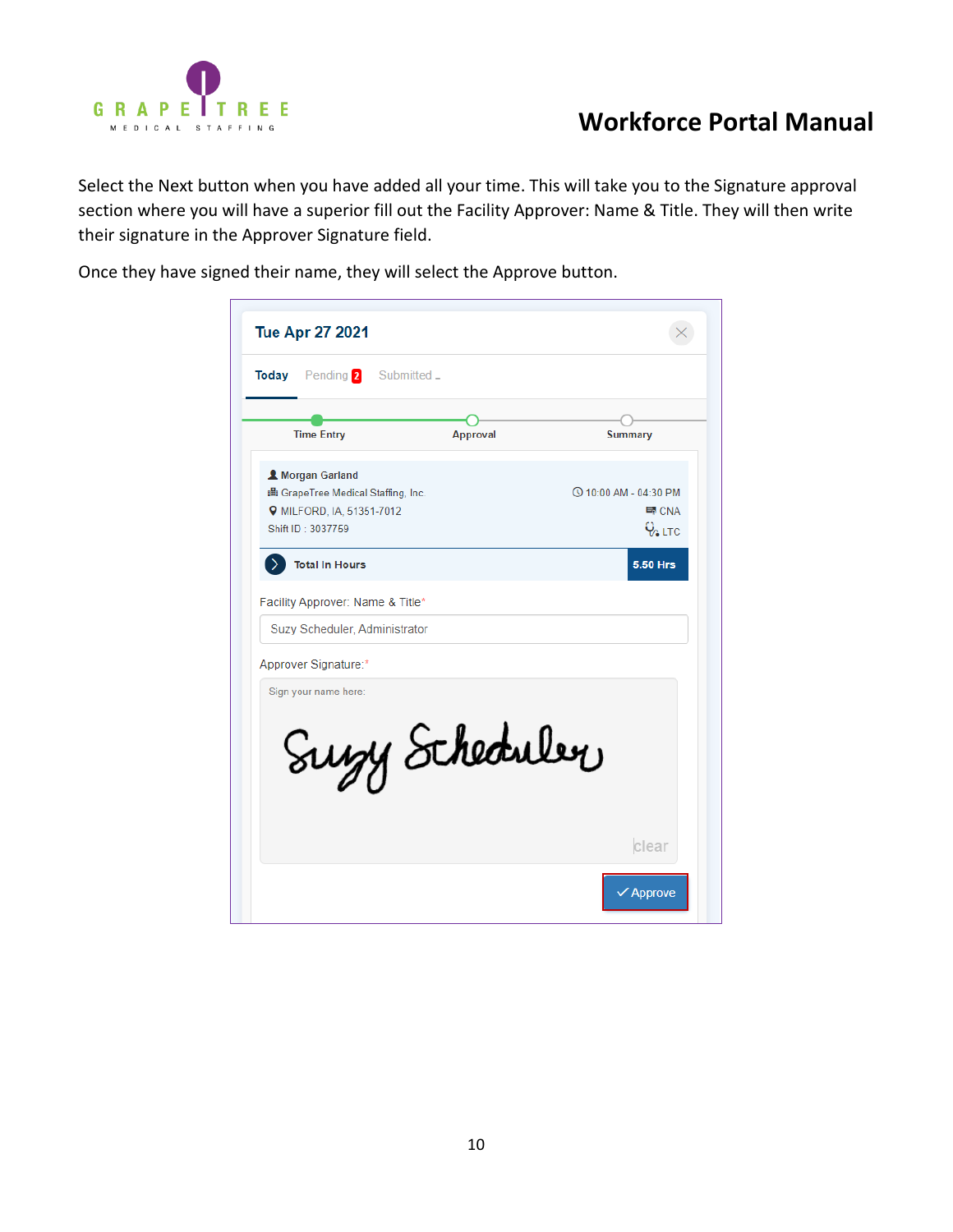

| <b>Time Entry</b>                                                                                                                                                                |                      | Approval                                                    | <b>Summary</b>       |
|----------------------------------------------------------------------------------------------------------------------------------------------------------------------------------|----------------------|-------------------------------------------------------------|----------------------|
|                                                                                                                                                                                  |                      | GrapeTree Medical Staffing, Inc.<br>MILFORD, IA, 51351-7012 |                      |
| <b>Temp Details</b>                                                                                                                                                              |                      |                                                             |                      |
| Temp Name: Morgan Garland<br>Certification: CNA<br>Specialty:<br><b>LTC</b><br><b>Shift Details</b><br>Shift Date: 04/27/2021<br>Shift ID:<br>3037759<br>Shift Time: 8:00A-4:30P |                      |                                                             |                      |
| <b>Time Entry Details</b><br><b>Type</b>                                                                                                                                         | In                   | Out                                                         | <b>Total</b>         |
| Regular<br>Meal Break                                                                                                                                                            | 10:00 AM<br>12:00 PM | 04:30 PM<br>$01:00$ PM                                      | 6.50 Hrs<br>1.00 Hrs |

Once the approve option is checked, you will see a breakdown of the shift details.

Review these details and select the Edit option if anything needs to be changed. **If you need to edit your time, you will need to get a new signature from a superior at the facility.**

If everything looks correct, select Next.